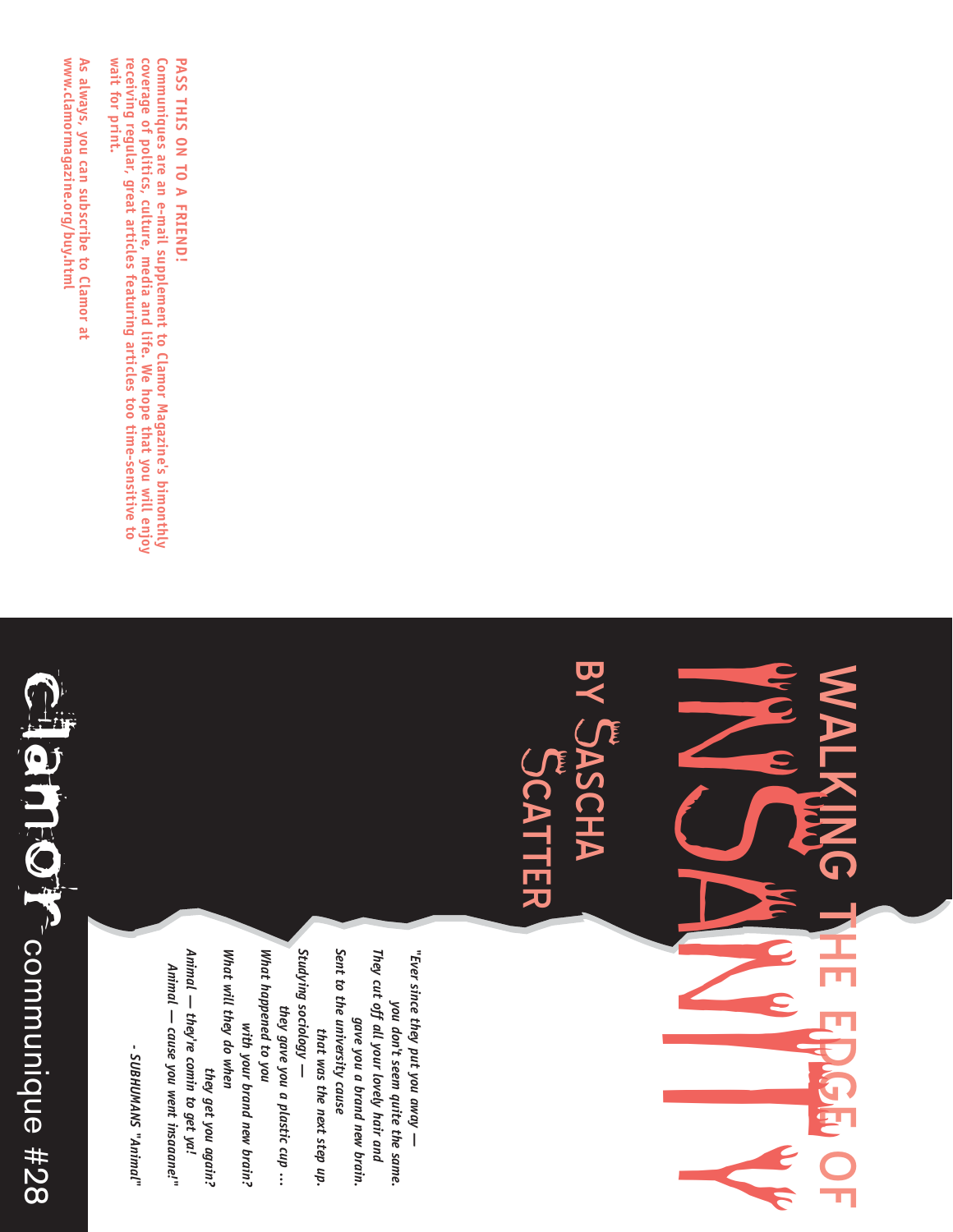them as half-page pamphlets. Simply photocopy them double-sided in the order **them as half-page pamphlets. Simply photocopy them double-sided in the order** The Clamor Communique format has been reworked so you can easily distribute **The Clamor Communique format has been reworked so you can easily distribute** they are delivered here, fold copies in half, and staple in the middle. **they are delivered here, fold copies in half, and staple in the middle.**

and underground parties on the edge of town. ways of interacting; spaces where strangers meet like bus stops and 24-hour diners places where different species learn how to live with each other and create whole new like the land and the water, the forest and the grassland, the estuary and the oceanparts of the world cross paths with each other; the edge between different ecologies seem a little strange; the edge of urban neighborhoods where people from different *places where different species learn how to live with each other and create whole new parts of the world cross paths with each other; the edge between different ecologies and underground parties on the edge of town. like the land and the water, the forest and the grassland, the estuary and the ocean seem a little strange; the edge of urban neighborhoods where people from different* All trikes me that I've always found all the good stuff at the edges and in between spaces: the bleed in time between late night and early morning when the mind spaces: the bleed in time between late night and early morni *ays of interacting; spaces where strangers meet like bus stops and 24-hour diners* trikes me that I've always found all the good stuff at the edges and in between<br>spaces: the bleed in time between late night and early morning when the mind<br>runs fast and free and isn't afraid to make connections that migh

my body. The bridge opens up between the conscious rational world which keeps me to come back down. I catch on fire. I forget how to sleep. I forget how to take care of let myself fly too high $-i$ f I go to that place in my mind for too long $-i$ t's really hard *not being afraid to have grandiose visions and plans. But if I ignore the warnings and* dreams, in letting go and not being controlled by the rigid society that raised me—in of myself in moderation I can do amazing things. So much of my power is in my fluid can definitely be the most volatile and scary. If I'm respectful and use that part know from my own experience that the part of my mind that is the most creative and start losing sight of which is which. The edges all blur. together and the unconscious irrational world which keeps things interesting and I *fluid can definitely be the most volatile and scary. If I'm respectful and use that part* The edge can be a dangerous place to be: there's always the possibility of falling off. 1 *start losing sight of which is which. The edges all blur. together and the unconscious irrational world which keeps things interesting and I my body. The bridge opens up between the conscious rational world which keeps me to come back down. I catch on fire. I forget how to sleep. I forget how to take care of let myself fly too high—if I go to that place in my mind for too long—it's really hard dreams, in letting go and not being controlled by the rigid society that raised me—in know from my own experience that the part of my mind that is the most creative and The edge can be a dangerous place to be: there's always the possibility of falling off. I t being afraid to have grandiose visions and plans. But if I ignore the warnings and myself in moderation I can do amazing things. So much of my power is in my*

I start dreaming when I'm awake *I start dreaming when I'm awake.* 

## **KGSOUrces**

**Between Brilliance and Madness** For more information, check out The Icarus Project: Navigating the Space **Between Brilliance and Madness or more information, check out The Icarus Project: Navigating the Space**

(www.theicarusproject.net) **(www.theicarusproject.net)** 

## Flying Too Close to the Sun From The Icarus Project's State Origin and Purpose statement **Flying Too Close to the Sun From The Icarus Project's State Origin and Purpose statement:**

and confusion. At our heights we may find ourselves capable of creating music, art, words, and inventions which touch people's souls and shape the mythical boy Icarus, we also have the potential to fly dangerously close to gift to be cultivated and taken care of rather than as a disease or disorder ple diagnosed in the contemporary language as Bipolar or Manic-Depressive. Project was created in the beginning of the 21st century by a group of peoserved to remind us that we are humans rather than gods, and that someocean and drowned. For countless generations, the story of Icarus' wings has high, the delicate wings melted and burned, and he fell into the deep blue and foolish, was so intoxicated with his new ability to fly that he soared too blazing sun or his beautiful wings would fall to pieces. Icarus, being young escape. Daedalus was crafty and made them both pairs of wings built carefulmost brilliant creations. And we are proud. persecuted throughout history, but has also been responsible for some its understand that we are members of a group that has been misunderstood and tools of inspiration and hope in this repressed and damaged society. We risks, we recognize the intertwined threads of madness and creativity as cerated in psychiatric institutions, or dead by our own hands. Despite these course of history. At our depths we may end up alienated and alone, incarthe sun-into realms of delusion and psychosis--and crash in a blaze of fire have the ability to fly to places of great vision and creativity, but like the needing to be "cured" or "eliminated"With this double-edged blessing we Defining ourselves outside convention, we see our condition as a dangerous times the most incredible of gifts can also be the most dangerous. The Icarus ly out of wax and feathers, but warned Icarus not to fly too close to the father Daedalus were imprisoned in a maze on an island and trying As the ancient Greek myth is told, the young boy Icarus and his inventor persecuted throughout history, but has also been responsible for some its understand that we are members of a group that has been misunderstood and tools of inspiration and hope in this repressed and damaged society. We risks, we recognize the intertwined threads of madness and creativity as cerated in psychiatric institutions, or dead by our own hands. Despite these course of history. At our depths we may end up alienated and alone, incarand confusion. At our heights we may find ourselves capable of creating the sun—into realms of delusion and psychosis--and crash in a blaze of fire have the ability to fly to places of great vision and creativity, but like the gift to be cultivated and taken care of rather than as a disease or disorder Defining ourselves outside convention, we see our condition as a dangerous ple diagnosed in the contemporary language as Bipolar or Manic-Depressive. Project was created in the beginning of the 21st century by a group of peotimes the most incredible of gifts can also be the most dangerous. The Icarus served to remind us that we are humans rather than gods, and that someocean and drowned. For countless generations, the story of Icarus' wings has high, the delicate wings melted and burned, and he fell into the deep blue and foolish, was so intoxicated with his new ability to fly that he soared too blazing sun or his beautiful wings would fall to pieces. Icarus, being young ly out of wax and feathers, but warned Icarus not to fly too close to the escape. Daedalus was crafty and made them both pairs of wings built carefulfather Daedalus were imprisoned in a maze on an island and trying to eeding to be "cured" or "eliminated"With this double-edged blessing we ost brilliant creations. And we are proud.ythical boy Icarus, we also have the potential to fly dangerously close to usic, art, words, and inventions which touch people's souls and shape the the ancient Greek myth is told, the young boy Icarus and his inventor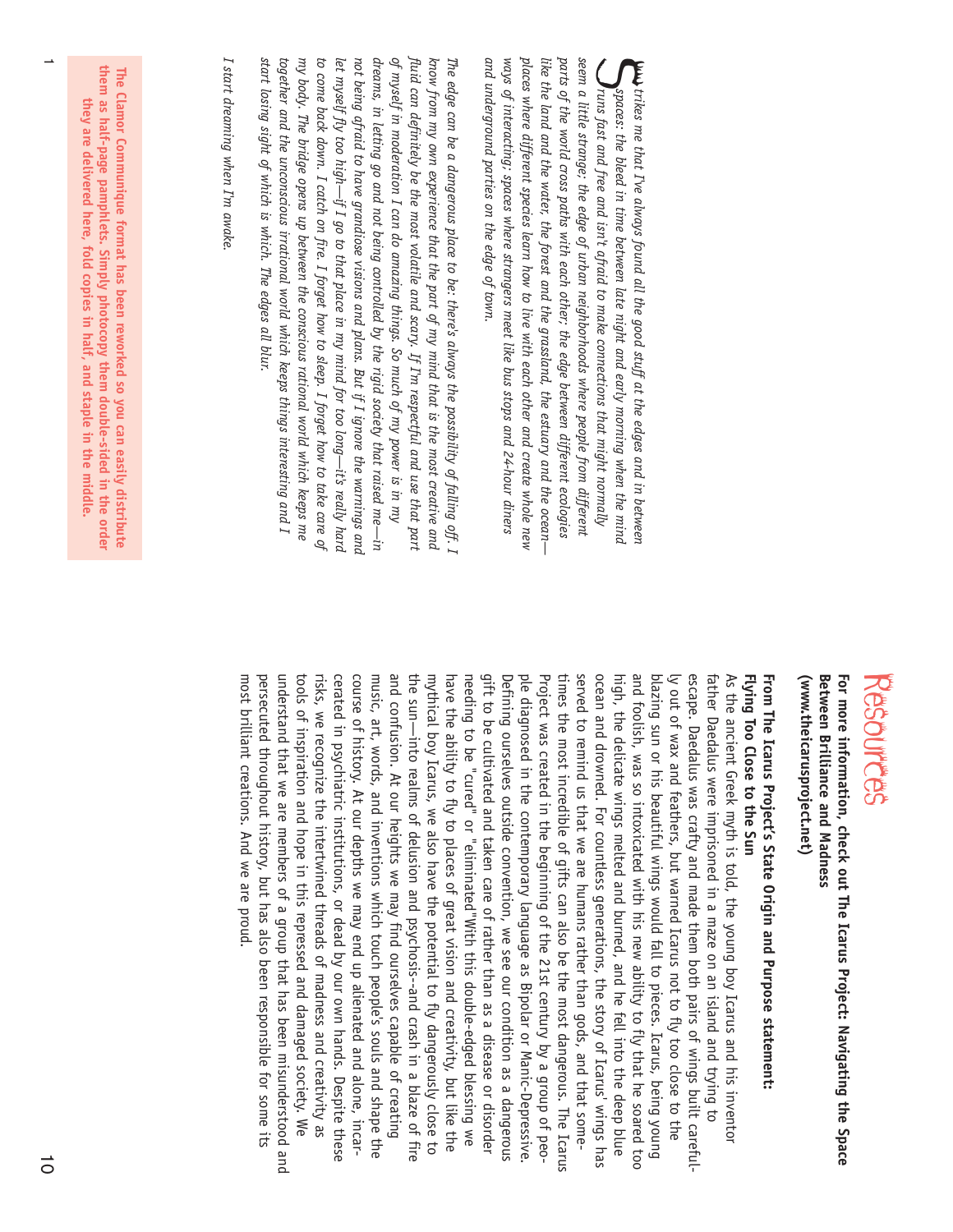| sit-ups and push-ups after sleeping badly for two hours. Pretty quickly I slipped<br>vince a number people around me that my ideas were really good. We started stock-<br>ing different people and projects up with each other, and actually managed to con-<br>co-op at our school which somehow mushroomed into this grandiose plot to destabi-<br>into a perpetually manic state, and by the summertime had this idea to start a food<br>piling food, putting flyers around town, and building our little empire.<br>berg though. I seemed to have a new idea every couple hours, all involving connect-<br>lize the US economy by printing our own currency! That was just the tip of the ice- |
|----------------------------------------------------------------------------------------------------------------------------------------------------------------------------------------------------------------------------------------------------------------------------------------------------------------------------------------------------------------------------------------------------------------------------------------------------------------------------------------------------------------------------------------------------------------------------------------------------------------------------------------------------------------------------------------------------|
| Then it got even crazier. I started to think the radio was talking to me and I was                                                                                                                                                                                                                                                                                                                                                                                                                                                                                                                                                                                                                 |
|                                                                                                                                                                                                                                                                                                                                                                                                                                                                                                                                                                                                                                                                                                    |
|                                                                                                                                                                                                                                                                                                                                                                                                                                                                                                                                                                                                                                                                                                    |

seeing all these really intense meanings in the billboards downtown and on the Then it got even crazier. I seeing all these really intense meanings in the billboards downtown and on the Then it got even crazier. I started to think the radio was talking to me and I was the doctors and the drug companies. tal illness so for the most part we don't talk about it and leave the opinions up to the doctors and the drug companies. tal illness so for the most part we don't talk about it and leave the opinions up to

here writing this essay right now is proof that their drugs are helping me. And I'm don't trust mainstream medicine or corporate culture, but the fact that I'm sitting damn alone in the world, pass along the lessons I've learned to help make it easier nect with other folks like myself so I can validate my experiences and not feel so In the end what it comes down to for me is that I desperately feel the need to looking for others out there with similar experiences. for other people struggling like myself. By my nature and the way I was raised, I don't trust mainstream medicine or corporate culture, but the fact that I'm sitting damn alone in the world, pass along the lessons I've learned to help make it easier In the end what it comes down to for me is that I desperately feel the need to conooking for others out there with similar experiences. or other people struggling like myself. By my nature and the way I was raised, I ect with other folks like myself so I can validate my experiences and not feel so writing this essay right now is proof that their drugs are helping me. And I'm uop

created better language to talk about all this stuff. much more fluid and complex. I can only hope that in the near future we will have system, but doesn't translate into my own internal vocabulary where things are so eign and clinical language that is useful for navigating my way though the current and "dysfunction" just seem so very hollow and crude. I feel like I'm speaking a for mouth or that I type out on the computer screen. Words like "disorder," "disease," But I feel so aliened sometimes, even by the language I find coming out of my created better language to talk about all this stuff. much more fluid and complex. I can only hope that in the near future we will have eign and clinical language that is useful for navigating my way though the current and "dysfunction" just seem so very hollow and crude. I feel like I'm speaking a for-But I feel so aliened sometimes, even by the language I find coming out of my outh or that I type out on the computer screen. Words like "disorder," "disease," stem, but doesn't translate into my own internal vocabulary where things are so

have to struggle so hard in the dark their journeys to follow, books to help illuminate the path for others so they don't books of our stories and different road maps for young folks at the beginning of But I know for a fact that it's not so cut and dry. For all the talent we have in ou little carving of the population, there should be whole sections in the stores with have to struggle so hard in the dark. their journeys to follow, books to help illuminate the path for others so they don't books of our stories and different road maps for young folks at the beginning of little carving of the population, there should be whole sections in the stores with But I know for a fact that it's not so cut and dry. For all the talent we have in our

and creating a new language for ourselves that reflects all the complexity and brilcarving some more of the middle ground with stories from outside the mainstream and all the psych drugs are just part of a big conspiracy to keep us from being selfstart giving your dog Prozac, or you're convinced we're living in Brave New World swallow the anti-depressant ads on daytime television as modern day gospel and where you're either "for" or "against" the mental health system. Like either you But it's really hard. As a society we seem to be still in the early stages of the dialog liance that we hold inside. reliant and realizing our true potential. I think it's really about time that we start liance that we hold inside. and creating a new language for ourselves that reflects all the complexity and brilcarving some more of the middle ground with stories from outside the mainstreamand all the psych drugs are just part of a big conspiracy to keep us from being selfstart giving your dog Prozac, or you're convinced we're living in Brave New World swallow the anti-depressant ads on daytime television as modern day gospel and where you're either "for" or "against" the mental health system. Like either you But it's really hard. As a society we seem to be still in the early stages of the dialog liant and realizing our true potential. I think it's really about time that we start

and then the emergency room of Bellevue psychiatric hospital where they strapped my life up in such a way that that shit would never happen to me again. put me in, and the next bunch of years of my life trying to figure out how to set spent the next two and a half months of my life there, another couple months in some papers, a nurse shot me up with some hardcore anti-psychotic drugs, and I wrestled me to the ground, arrested me, and brought me to an underground jail cell world was about to end and I was being broadcast live on primetime IV on all the I was 18 years old the first time they locked me up in a psych ward. The police this strange private "behavior modification" program/halfway house that my mom channels. After I'd been walking along the tracks through three stations, the cops found me walking on the subway tracks in New York City and I was convinced the put me in, and the next bunch of years of my life trying to figure out how to set this strange private "behavior modification" program/halfway house that my mom spent the next two and a half months of my life there, another couple months in wo some papers, a nurse shot me up with some hardcore anti-psychotic drugs, and I me and then the emergency room of Bellevue psychiatric hospital where they strapped wrestled me to the ground, arrested me, and brought me to an underground jail cell channels. After I'd been walking along the tracks through three stations, the cops I was 18 years old the first time they locked me up in a psych ward. The police ound me walking on the subway tracks in New York City and I was convinced the orld was about to end and I was being broadcast live on primetime TV on all the ke life up in such a way that that shit would never happen to me again. to up two weeks later in the "Quiet Room" of a public mental hospital upstate. I a bed. Once they managed to track down my terrified mother, she signed

year, sent me off the deep end. steroid called Prednizone which totally fucked up my sleeping schedule and, along died. To counteract the effects of the penicillin, the hospital gave me a hard core gave me a prescription for penicillin and I had an allergic reaction to it and almost outside world. At some point in the spring, around finals time, I'd gotten sick and school year studying in the library, immersed in academic books and ignoring the Oregon. I'd lost contact with most of my old friends and had basically spent the off to college and had been living on the other side of the country in Portland Before the big dramatic crash back in New York, that whole previous year I'd gone with the bit of mescaline and lots of pot and coffee I'd been indulging in early that with the bit of mescaline and lots of pot and coffee I'd been indulging in early that steroid called Prednizone which totally fucked up my sleeping schedule and, along died. To counteract the effects of the penicillin, the hospital gave me a hard core gave me a prescription for penicillin and I had an allergic reaction to it and almost go outside world. At some point in the spring, around finals time, I'd gotten sick and school year studying in the library, immersed in academic books and ignoring the Oregon. I'd lost contact with most of my old friends and had basically spent the Before the big dramatic crash back in New York, that whole previous year I'd gone ear, sent me off the deep end. ff to college and had been living on the other side of the country in Portland, ne to the school heath clinic. The short version of the story is that the nurse

It seemed innocent at first, if not a little strange. Somehow I managed to have this seemed innocent at first, if not a little strange. Somehow I managed to have this

sit-ups and push-ups after sleeping badly for two hours. Pretty quickly I slipped infinite amount of energy—I'd ride my bike really fast everywhere and do tons of

infinite amount of energy—I'd ride my bike really fast everywhere and do tons of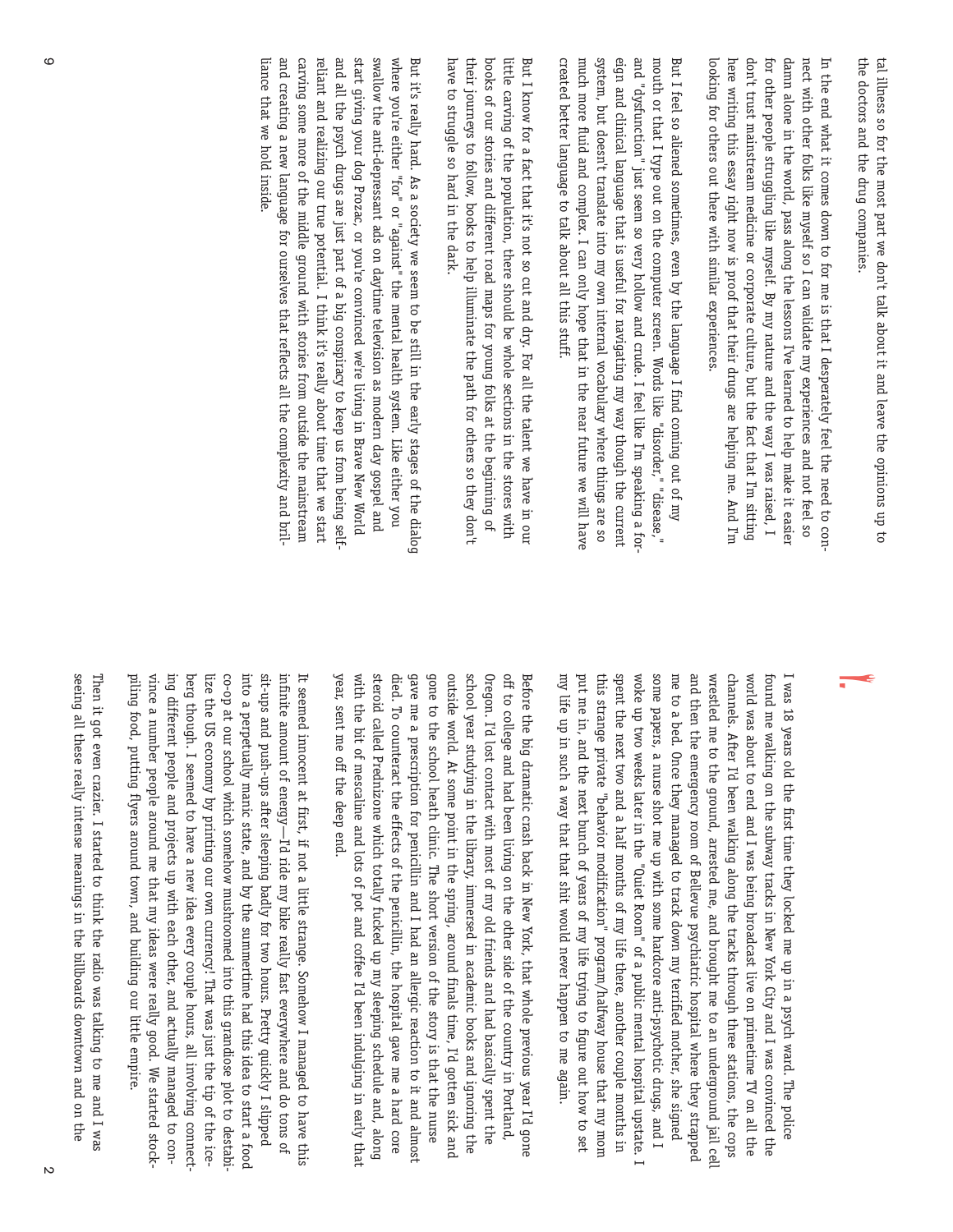| ထ                                                                                                                                                                       |                                                                                    |
|-------------------------------------------------------------------------------------------------------------------------------------------------------------------------|------------------------------------------------------------------------------------|
| around the issues. When it comes down to it, as a culture we don't understand men-<br>that feel uncomfortable and never get to the heart of things and very often skirt | ling with for the rest of his life.                                                |
| do talk about it end up with all of these sterile and clinical words in our mouths                                                                                      | to the idea that her son had a serious                                             |
| We have yet to create a reasonable language to talk about it all so those of us who                                                                                     | gave me a mood stabilizing drug called                                             |
|                                                                                                                                                                         | on) and, along with a whole pile of other                                          |
| of different anti-depressant pills and they keep cranking them out.<br>Plus, the drugs work so differently for different people - that's why there are dozens           | e they diagnosed me with something                                                 |
| be considered schizophrenic the next, then "schizo-affective" the week after that.                                                                                      |                                                                                    |
| nesses are so easy to misdiagnose. Someone with bipolar disorder one week, might                                                                                        | fell asleep around the time the sun was                                            |
| to make you not want to ever step foot in a psych doctors office. Even the real ill-                                                                                    | ildn't remember what an important role                                             |
| ly that long ago that "homosexuality" was considered a<br>"disorder" which is enough                                                                                    | nuch and it was obvious that they'd brain-                                         |
| children with ADHD, these days all of a sudden it's "bipolar disorder." It wasn't real-                                                                                 | bing to take me to see "a man that could                                           |
| in and out of style like fashion designs: it used to be "in" for doctors to diagnose                                                                                    | ne back to her apartment. I remember her                                           |
| an official book rather than any kind of concrete blood<br>or piss tests. Diagnosis come                                                                                | ack East. When I arrived at the airport my                                         |
| Diagnosis that people get stuck with for life are determined by a set of questions in                                                                                   | rer the phone, and they somehow managed                                            |
| so many other illnesses, more based on cultural norms that we'd like to admit.                                                                                          | ething was definitely wrong. They called                                           |
| diagnosed with bipolar disorder. Of course, mental disorders are more confusing than                                                                                    | ng to be a quick trip to Berkeley and my                                           |
| According to the Aug. 19 issue of Time Magazine, 2.3 million Americans have been                                                                                        |                                                                                    |
|                                                                                                                                                                         | was going to bite them or something                                                |
| drugs help keep me alive and in the end I'm so thankful<br>for them.                                                                                                    | reakdown and if they did, they were too                                            |
| all of our misery and however much I aspire to be living<br>outside the system, the                                                                                     | tle crazy." No one seemed to be able to see                                        |
| much contempt I feel towards the pharmeseudical industry for making a profit off of                                                                                     | inst like: "Oh, that's Sascha - the guy                                            |
| And that's when I started really coming to term with the paradox that however                                                                                           | 92 Portland was not the cool anarcho-                                              |
|                                                                                                                                                                         | 1gh to know that I'd totally lost my shit                                          |
| about madness and manic-depression.                                                                                                                                     | so complicated and inevitably so tragic                                            |
| and using the regular column I had in a punk rock magazine as a forum to talk                                                                                           |                                                                                    |
| of isolated pieces that didn't fit together. I started talking to friends really openly                                                                                 | orngue                                                                             |
| to try to put the puzzle together, make some sense of it all so it wasn't just a bunch                                                                                  | get the words out without more new stuff                                           |
| when I really began the internal and external dialog about my condition and began                                                                                       | cause everything was so fucking urgent.                                            |
| After a year of not being able to read I started to pick up the books. And that's                                                                                       | it got to where I couldn't even finish a                                           |
| And that's when I finally started doing the research I'd<br>been putting off for so long.                                                                               | about! I'd try to explain myself but no one<br>ומה הזרה הזור הזרה וזדוח הממירה המו |

## IV.

Early one January morning a phone call came telling me

off a bridge and taken her own life. The news tore me up bad, left me really confused Sera had been found dead floating in the Susquehanna River in Maryland. She'd jumped ff a bridge and taken her own life. The news tore me up bad, left me really confused

Sera had been found dead floating in the Susquehanna River in Maryland. She'd jumped Early one January morning a phone call came telling me that my old traveling partner

sat in my room for a week and cried and cried.

sat in my room for a week and cried and cried.

struggles to figure out why my own life was so valuable. After I heard the news I and passion for living. In our travels together she'd helped me so much in my mind that was sharp as a knife and a heart that was full of the spirit of adventure and hurt. She had been one of the most brilliant people I'd ever known—with a

struggles to figure out why my own life was so valuable. After I heard the news I and passion for living. In our travels together she'd helped me so much in my mind that was sharp as a knife and a heart that was full of the spirit of adventure and hurt. She had been one of the most brilliant people I'd ever known-with a

that my old traveling partner

opposite at the same time. It was very confusing. seemed like people were saying one thing to me but actually saying the complete someone had written or an ancient riddle or just some kind of cosmic joke. It always everyone was using without even realizing it. It seemed like a big computer program was this whole other language underneath what we thought we were saying that much meaning into everything. People would talk to me and I was convinced there how the words we use shape our perception of reality. I started reading way too I'd been studying anthro-linguistics and I was totally fascinated by language and sages everywhere trying to tell a small amount of people that the world was about highways that no one else was seeing. I was convinced there were subliminal mesopposite at the same time. It was very confusing. seemed like people were saying one thing to me but actually saying the complete someone had written or an ancient riddle or just some kind of cosmic joke. It always everyone was using without even realizing it. It seemed like a big computer program was this whole other language underneath what we thought we were saying that much meaning into everything. People would talk to me and I was convinced there I'd been studying anthro-linguistics and I was totally fascinated by language and to sages everywhere trying to tell a small amount of people that the world was about highways that no one else was seeing. I was convinced there were subliminal mesw the words we use shape our perception of reality. I started reading way too go through drastic changes and we needed to be ready for it. That year in school

that needed to be said appearing on my t There was so much to say I couldn't even sentence without starting another one be seemed to understand me. At some point no one knew what the hell I was talking Whatever was going on, it was obvious I was the only one who could see it because that needed to be said appearing on my tongue. There was so much to say I couldn't even get the words out without more new stuff sentence without starting another one because everything was so fucking urgent. seemed to understand me. At some point it got to where I couldn't even finish a Whatever was going on, it was obvious I was the only one who could see it because one knew what the hell I was talking about! I'd try to explain myself but no one

scared to get anywhere near me for fear I doing the food co-op thing. He's just a lit mecca it is today. The folks around me we and was about to crash really hard. In 19 was that no one really knew me well eno One of the things that made the situation the signs that I was having a psychotic b: scared to get anywhere near me for fear I was going to bite them or something. the signs that I was having a psychotic breakdown and if they did, they were too doing the food co-op thing. He's just a little crazy." No one seemed to be able to see and was about to crash really hard. In 1992 Portland was not the cool anarcho-One of the things that made the situation so complicated and inevitably so tragic as that no one really knew me well enough to know that I'd totally lost my shit cca it is today. The folks around me were just like: "Oh, that's Sascha - the guy

she was playing in the grand scheme. She washed her memory clean so that she wo help me." I didn't like the sound of that r telling me that in the morning she was go mom was there to pick me up and bring n my mom, she bought me a plane ticket or old friends realized immediately that som Thankfully I took what I thought was goi rising and I snuck out. to get me to the airport and on a plane b rising and I snuck out. she was playing in the grand scheme. She fell asleep around the time the sun was washed her memory clean so that she wouldn't remember what an important role telling me that in the morning she was going to take me to see "a man that could mom was there to pick me up and bring me back to her apartment. I remember her old friends realized immediately that something was definitely wrong. They called Thankfully I took what I thought was going to be a quick trip to Berkeley and my elp me." I didn't like the sound of that much and it was obvious that they'd brainget me to the airport and on a plane back East. When I arrived at the airport my mom, she bought me a plane ticket over the phone, and they somehow managed

pills they were shoving down my throat, called bipolar disorder (or manic-depressio After I'd been in the psych ward for awhi mental disorder he was going to be grapp Depacote. They told my mom to get used Depacote. They told my mom to get used to the idea that her son had a serious pills they were shoving down my throat, gave me a mood stabilizing drug called called bipolar disorder (or manic-depression) and, along with a whole pile of other After I'd been in the psych ward for awhile they diagnosed me with something ntal disorder he was going to be grappling with for the rest of his life.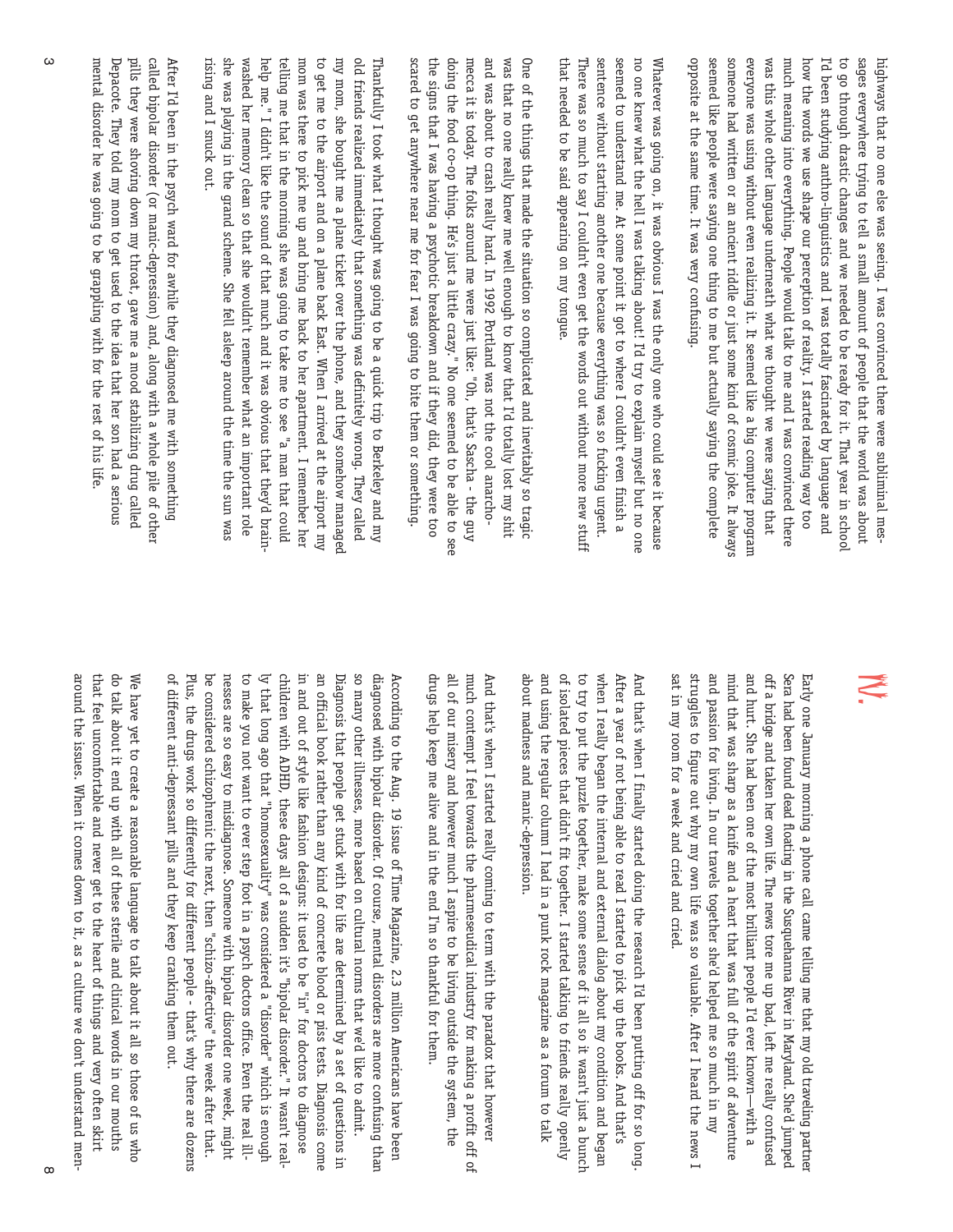| Also, from the time I was a little kid everyone always said that I was very sensitive  |                                                                                                                                                                          |
|----------------------------------------------------------------------------------------|--------------------------------------------------------------------------------------------------------------------------------------------------------------------------|
| in the punk scene which actually glorified craziness and disrespect for authority.     |                                                                                                                                                                          |
| skeptical of big business and capitalism. I also spent my teenage years growing up     |                                                                                                                                                                          |
| pretty radical leftist politics who taught me to question everything and always be     | up and felt so blessed that I had made it that far.                                                                                                                      |
| You have to understand this part of the story though: I was raised by parents with     | job really for the first time in my life, started going to therapy and taking really<br>good care of my body. Made it through my one year anniversary of getting locked  |
| been a perfectly natural reaction to being raised in a crazy environment               | able to read after not being able to focus for months and months. I got a full time                                                                                      |
| sleeves.<br>It seemed pretty obvious to me that my crazy behavior as a teenager had    | The ground I was walking on was still a little shaky. I was only just beginning to be                                                                                    |
| who were a little eccentric or weird, if anything we reveled in it, wore it on our     |                                                                                                                                                                          |
| all over the places with amazing folks. The company I kept didn't stigmatize people    | called Welbutrin.                                                                                                                                                        |
| years of my life were pretty amazing. I traveled and worked and had big adventures     | Oakland. I was taking a mood stabilizing drug called Lithium and an anti-depressant                                                                                      |
| For someone who had been diagnosed with a "serious mental illness," the next six       | got it together to be able to move back into my old collective house in North                                                                                            |
| that somehow I was going to end up getting locked up again.                            | months in a halfway house for people with severe psychiatric disabilities, I finally<br>Finally after the month in jail, a couple weeks in a Kaiser psych ward, and four |
| when I was a teenager" But lingering in the back of my mind was always this fear       |                                                                                                                                                                          |
| "Yeah, ha ha, I'm kinda loonytoons, for real, man: check out what happened to me       | depleted.                                                                                                                                                                |
| ries that I'd share with new friends' sometimes if they were getting to know me        | it's inevitable that some serious depression is going to follow, all your reserves are                                                                                   |
| of it. Somehow it didn't all fit together. It just became another one of my crazy sto- | you're bound to swing back over to the other side. After months of sleepless mania                                                                                       |
| shelved away into a far corner of my brain cause I never knew quite what to make       | with healthy and stable somewhere in the middle. If you swing over to one end                                                                                            |
| For years afterwards that whole period of time was something that I somehow just       | swing with suicidally depressed at one end, delusionally psychotic at the other, and                                                                                     |
|                                                                                        | someone to go through a mental breakdown. Picture being bipolar like a pendulum                                                                                          |
| the rest<br>of the population. That was good news for sure.                            | Physiologically, the brain and body take longer to recover. It takes a lot out of                                                                                        |
| going to take a while to recover, but I'd be able to lead a normal, healthy life like  | Every time you get locked up it gets harder to put the pieces back together.                                                                                             |
| cinogens I'd been doing. It had just been too much for my fragile system. It was       |                                                                                                                                                                          |
| they gave me at the hospital mixed with all the coffee I'd been drinking and hallu-    | shooting me up with. You're all a bunch of fools!" And so I paced my cell.                                                                                               |
| blaming<br>the whole incident on bad drug interactions: the high levels of Prednizone  | be able to dream up in your imaginationless science and all those drugs you're                                                                                           |
| I got out of the halfway house I'd ended up in five months later, the doctors were     | at the top. "If anything I'm multi-polar, poly-polar—I go to poles you'd never even                                                                                      |
| I'm not really sure why, but that bipolar diagnosis didn't last very long. By the time | and forth and he scribbled notes on a clipboard that said "Risperdal" in big letters                                                                                     |
|                                                                                        | psychiatrist staring blankly from the other side of the tiny jail cell as I paced back                                                                                   |
| the white hallways. It was a nightmare.                                                | into such simplistic bifurcated relationships," I'd tell the overworked white-coated                                                                                     |
| all sat there, shaking and drooling on ourselves, staring off into space and pacing    | meds. "That's so reductionistic, so typical of Western science to isolate everything                                                                                     |
| Gross pens emblazoned on the side with the names "Prozac" and "Xanax" while we         | I was quickly given the diagnosis of bipolar disorder again and loaded down with                                                                                         |
| come visit everyday and write our scripts with these huge expensive gold and silver    |                                                                                                                                                                          |
| The mental ward was like some kind of twisted circus where the psychiatrists would     | me out.                                                                                                                                                                  |
|                                                                                        | ing to the flickering fluorescent lightbulbs and waiting for my friends to come break                                                                                    |
| the medical establishment.                                                             | in the psych unit of LA County Jail and that's where I spent the next month, talk-                                                                                       |
| bunch of bullshit. Their treatment of me on the ward didn't give me much faith in      | that the world had ended and I was the center of the universe. They locked me up                                                                                         |
| full of pills everyday would make me sane. Honestly, at the time I thought it was a    | traffic scaring the hell out of people screaming the lyrics to punk songs, convinced                                                                                     |
| themselves in. But I wasn't convinced, to say the least, that gulping down a hand      | 2002. I'd been smashing church windows with my bare fists and running through                                                                                            |
| Statistically, one out of every five people diagnozed with the disease ends up doing   | The police picked me up wandering the streets of Los Angeles on New Years Day,                                                                                           |
| Manic-depression kills tens of thousands of people, mostly young people, every year    |                                                                                                                                                                          |
| years wrestling with the implications of that diagnosis.                               |                                                                                                                                                                          |
| I didn't realize it at the time, but I, like millions of other Americans, would spend  |                                                                                                                                                                          |

 $\overline{a}$